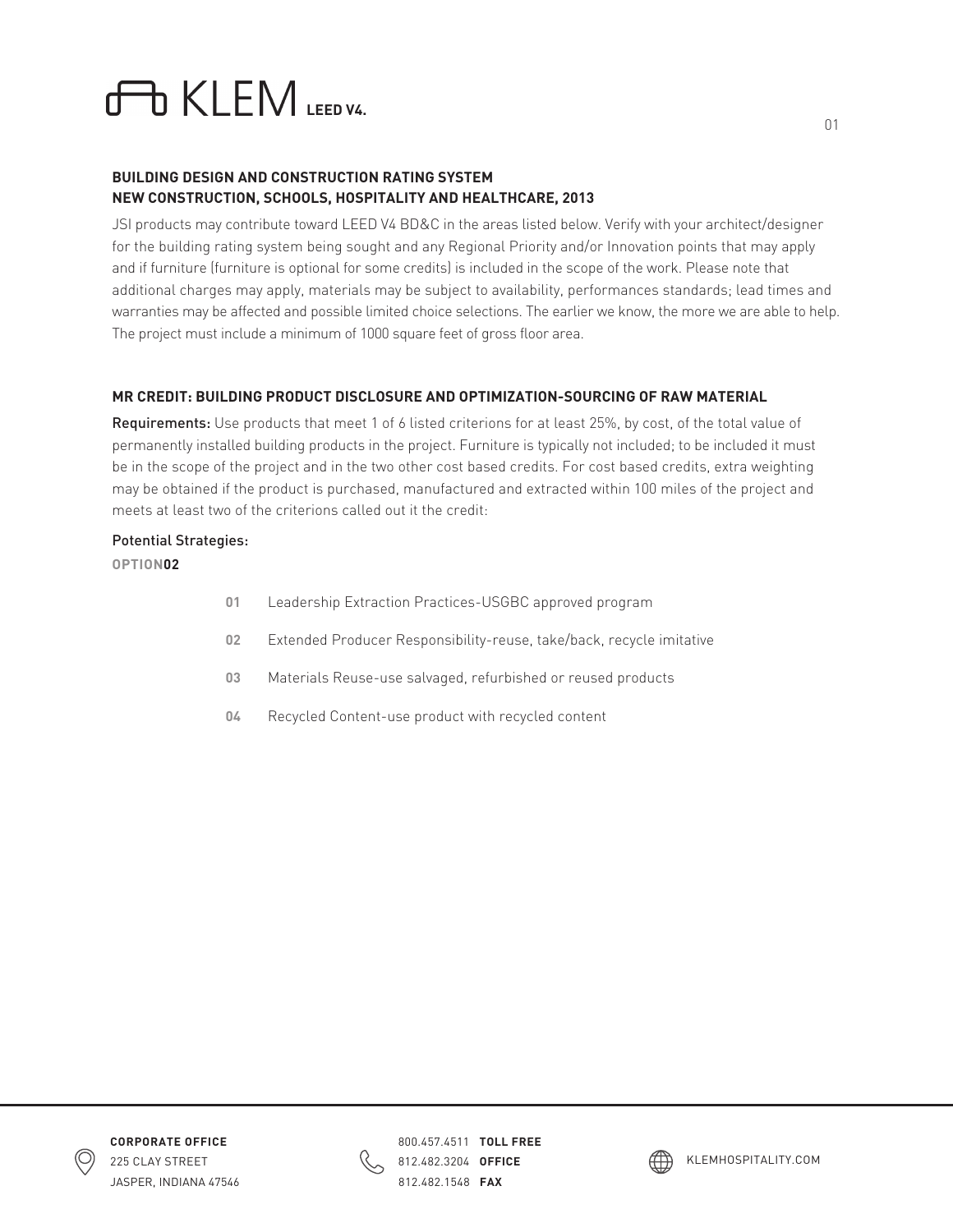# **LEM**

#### **MR CREDIT: FURNITURE AND MEDICAL FURNISHINGS-APPLIES TO HEALTHCARE ENVIRONMENT ONLY**

Requirements: Use at least 30% (1 point) or 40% (2 points), by cost, of all freestanding furniture and medical furnishings that meets the criterion in the one of the three options. For cost based credits, extra weighting may be obtained if the product is purchased, manufactured and extracted within 100 miles of the project and meets at least two of the criterions call out it the credit:

#### Potential Strategies:

| OPTION01             |                                                                        | Minimal Chemical Content-must meet four or five criterion:                                       |
|----------------------|------------------------------------------------------------------------|--------------------------------------------------------------------------------------------------|
|                      | 01                                                                     | Less than 100ppm urea formaldehyde.                                                              |
|                      | 02 <sub>2</sub>                                                        | Less than 100ppm heavy metals.                                                                   |
|                      | 03                                                                     | Less than 100ppm hexavalent chromium.                                                            |
|                      | 04                                                                     | Less than 100ppm PFC and PFOA.                                                                   |
|                      | 05                                                                     | Less than 100ppm added anti-microbial treatments.                                                |
| OPTION <sub>02</sub> | <b>Testing and Modeling of Chemical Content</b>                        |                                                                                                  |
|                      | 01                                                                     | Use of UL 2818 GreenGuard Indoor Air Quality Certified and/or ANSI/BIFMA<br>M7.1 tested product. |
| OPTION03             | Multi-Attribute Assessment of Products-must meet one of the criterion: |                                                                                                  |
|                      | 01                                                                     | Materials Reuse-use salvaged, refurbished or reused products.                                    |
|                      | 02                                                                     | Recycled Content-use product with recycled content.                                              |
|                      | 03                                                                     | Extended Producer Responsibility-reuse, take/back, recycle initiative.                           |
|                      |                                                                        |                                                                                                  |

# **IEQ CREDIT: LOW-EMITTING MATERIALS**

Requirements: Furniture evaluation-new furniture must be tested in accordance ANSI/BIFMA M7.1-2011. Include furniture if included in scope of work and/or installed at time occupancy.

#### Potential Strategies:

**OPTION01** Use of UL 2818 GreenGuard Indoor Air Quality Certified and/or ANSI/BIFMA M7.1 tested product.